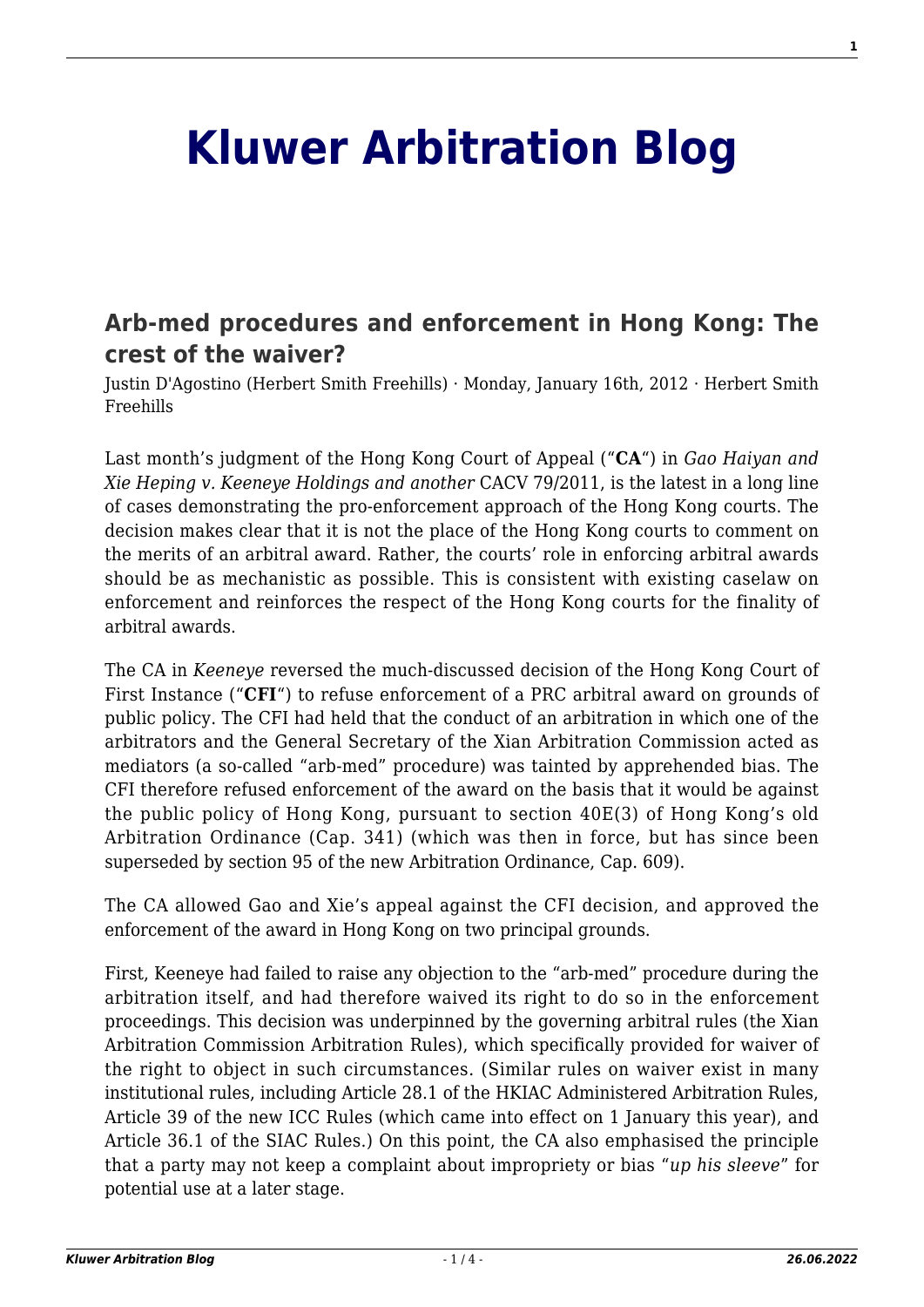Secondly, the "arb-med" procedure adopted in the arbitration did not disclose apprehended bias giving rise to an issue of public policy in any event. This part of the CA's decision may come as a surprise to some, given the striking factual circumstances in this case. These included the facts that (i) the mediation took place in the form of a private meeting over dinner at the Xian Shangri-la Hotel, (ii) the mediation was not held in the presence of both parties, and (iii) the mediators appeared to make a settlement proposal on their own initiative. However, in reaching its conclusion that there was no apprehended bias, the CA indicated that due consideration should be given to how mediation is typically conducted in the jurisdiction of the seat (here, the PRC). In this regard, the CA placed considerable weight upon the fact that the local court in Xian (which had supervisory jurisdiction over the arbitration) had refused an application to set aside the award – citing with approval English authority that such circumstances will be a "*very strong policy consideration*" for the court to take into account in deciding whether or not to enforce an award.

According to the CA, the test for determining what is contrary to public policy in Hong Kong is whether the relevant matter is contrary to "*fundamental conceptions of morality and justice*" in Hong Kong. Thus, if the procedure is acceptable practice in the jurisdiction in which it took place, it will not be in breach of public policy in Hong Kong unless it was so serious as to be contrary to fundamental conceptions of morality and justice.

Although this "when in Rome" approach might seem slightly troubling at first sight, the conclusion of the CA appears to be the right one. In particular, when a party consents to arbitration in a particular jurisdiction, it agrees to be bound by the rules and procedures of that seat. Whilst there is a public policy ceiling on adopted procedures beyond which the enforcing courts will be unwilling to cross, this outer limit will be narrowly construed in practice. For those engaging in "arb-med" procedures in the PRC (where practices often differ significantly from those in Hong Kong and other jurisdictions), the *Keeneye* judgment may provide some comfort that the mediation procedure will not in itself threaten the enforceability of any award in Hong Kong on the basis of public policy.

The CA's recent judgment is likely to generate much (further) discussion about the development of arb-med in Hong Kong. Whilst the judgment acknowledges that arbitrators can act as mediators in the course of arbitration proceedings (a practice which is recognised expressly in section 33 of Hong Kong's new Arbitration Ordinance, Cap. 609), the acceptable boundaries of that role in Hong Kong are far from clear. Moreover, the concept as a whole can be rather alien to common law lawyers.

It is suggested that parties and counsel should keep an open mind to the possibility of adopting arb-med in the light of the pivotal role such procedures have played in the settlement of disputes in other jurisdictions. That said, for a number of reasons (including the fact that arbitrator-mediators are compelled by Hong Kong's arbitration legislation to disclose to all parties any confidential but materially relevant information they learned during private caucus sessions), it is likely that arb-med procedures in Hong Kong will favour an evaluative, rather than a facilitative, approach **2**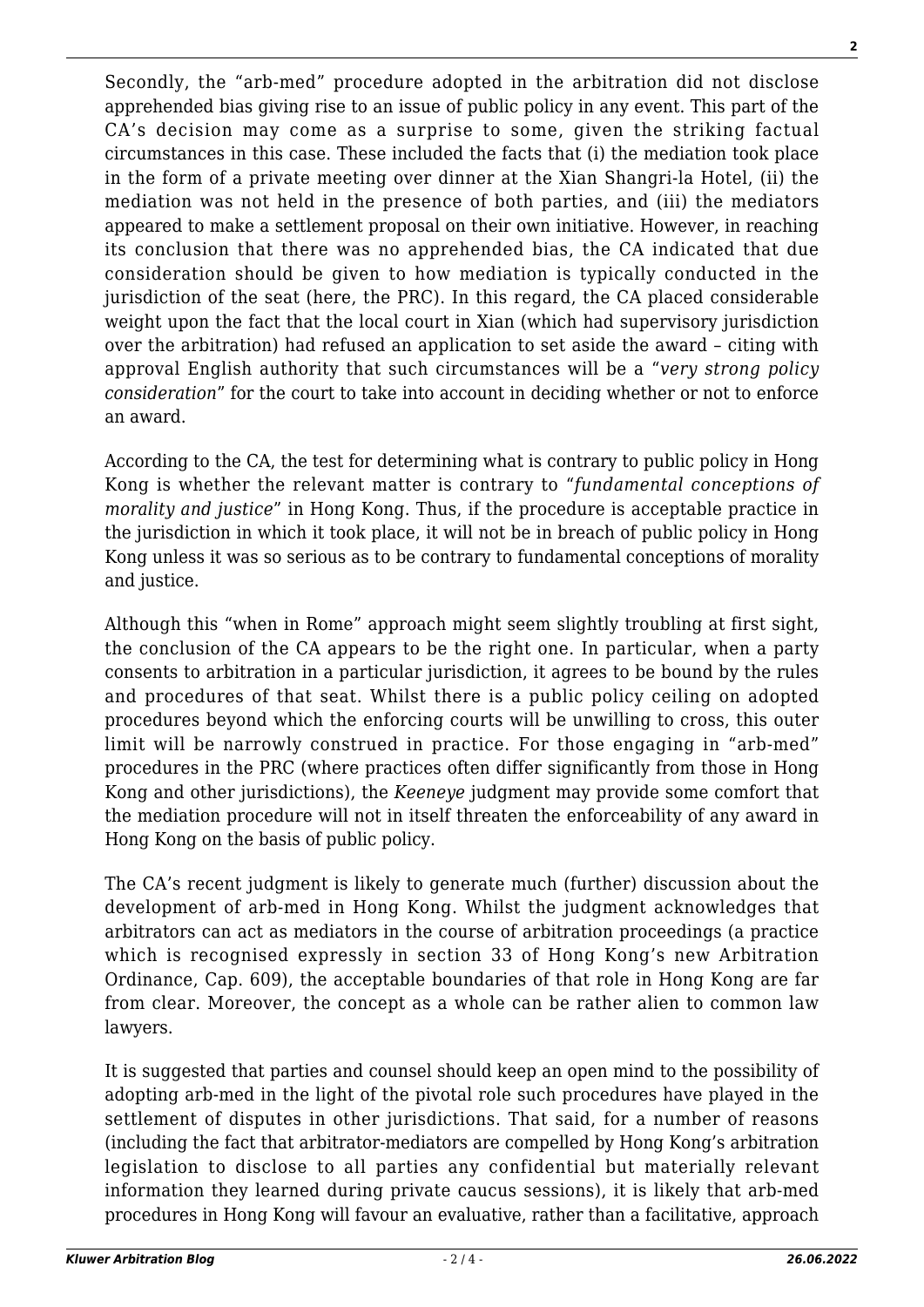(with appropriate waivers from the parties). Such an approach would avoid the risk of any subsequent complaint about *ex parte* communications between a party and the arbitrator-mediator – as was featured in *Keeneye*.

It remains to be seen which direction the development of arb-med in Hong Kong will take. In the meantime, the *Keeneye* judgment serves as a powerful reminder to parties to raise any objections they may have to the arbitral procedure promptly. Failure to do so may result in a waiver of the right to object at a later date, including in the context of enforcement proceedings.

### **Justin D'Agostino, Martin Wallace and Ula Cartwright-Finch**

*To make sure you do not miss out on regular updates from the Kluwer Arbitration Blog, please subscribe [here](http://arbitrationblog.kluwerarbitration.com/newsletter/). To submit a proposal for a blog post, please consult our [Editorial Guidelines.](http://arbitrationblog.kluwerarbitration.com/editorial-guidelines/)*

#### **Profile Navigator and Relationship Indicator**

Offers 6,200+ data-driven arbitrator, expert witness and counsel profiles and the ability to explore relationships of 13,500+ arbitration practitioners and experts for potential conflicts of interest.

#### [Learn how](https://www.wolterskluwer.com/en/solutions/kluwerarbitration/practiceplus?utm_source=arbitrationblog&utm_medium=articleCTA&utm_campaign=article-banner) **[Kluwer Arbitration Practice Plus](https://www.wolterskluwer.com/en/solutions/kluwerarbitration/practiceplus?utm_source=arbitrationblog&utm_medium=articleCTA&utm_campaign=article-banner)** [can support you.](https://www.wolterskluwer.com/en/solutions/kluwerarbitration/practiceplus?utm_source=arbitrationblog&utm_medium=articleCTA&utm_campaign=article-banner)

| Learn more about the<br>newly-updated<br>Profile Navigator and<br>Relationship Indicator |  |
|------------------------------------------------------------------------------------------|--|
| <b>Volters Kluwer</b>                                                                    |  |

This entry was posted on Monday, January 16th, 2012 at 1:46 pm and is filed under